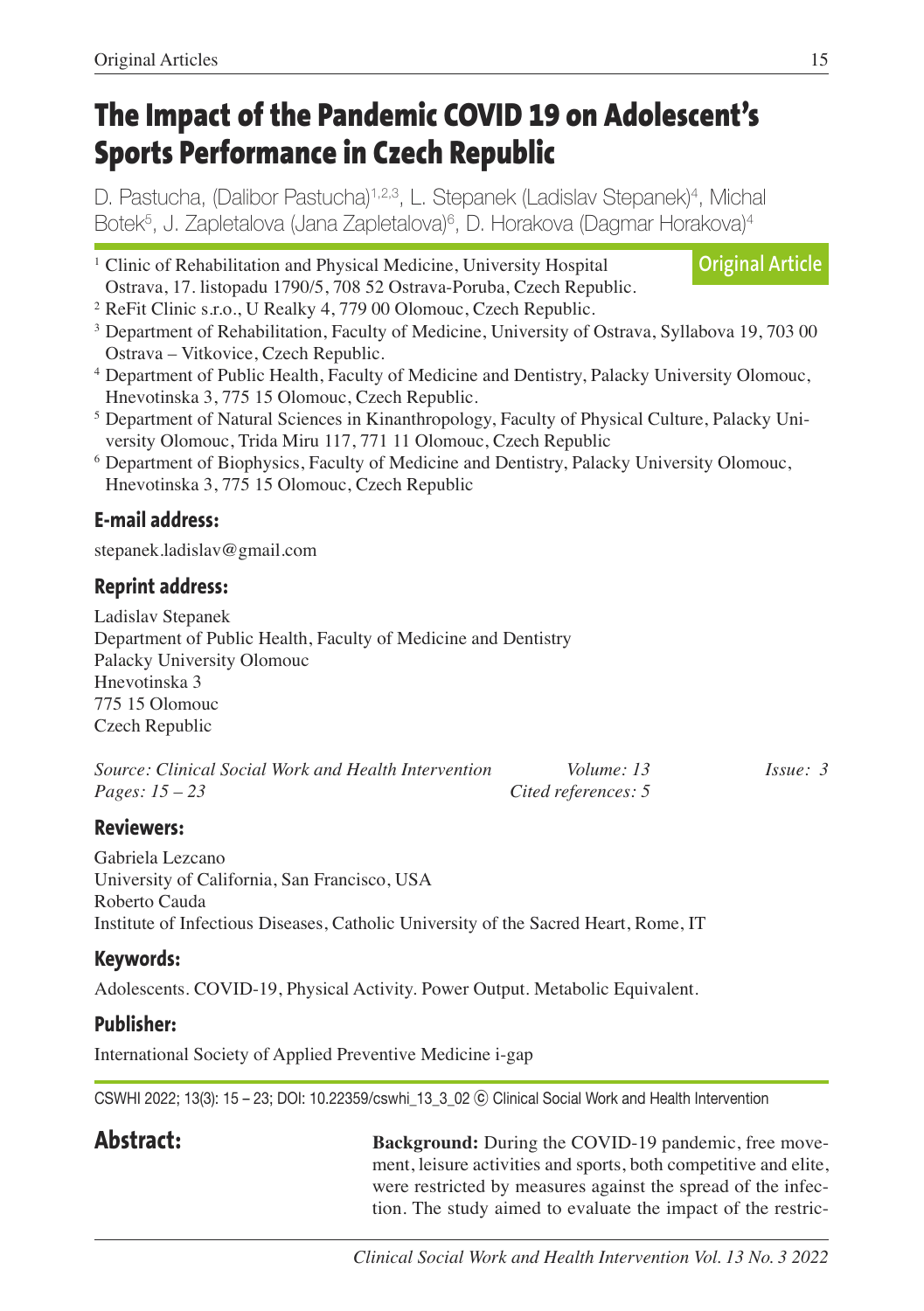tions on the performance of Czech adolescent competitive athletes.

 **Methods:** The sample of the retrospective study comprised 125 participants (41 girls, 84 boys). The initial examination, the mean age of the entire sample was  $15.5 \pm 1.2$  (median 16.0) years;  $16.0 \pm 1.2$  in girls and  $15.5 \pm 1.2$  in boys, respectively. All participants were examined during regular preventive sports health checks from September to November 2019 and a year later. The examination consisted of a complete medical history and physical examination, anthropometric measurements (height, weight and body mass index [BMI] calculations) and maximal exercise testing on a leg cycle ergometer, ECG and blood pressure recordings. The response variables in regression models were power output (W/kg) and MET.

 **Results:** In the entire sample, as well as in the boy and girl subgroups, body height, weight, BMI, BMI percentile and power output were significantly increased in 2020 compared to 2019, yet with a statistically significant reduction in both power output per kilogram of body weight and metabolic equivalent (MET). In 2020, the relative power output dropped by 0.13 W/kg and MET by 0.6. There was no statistically significant predictor of changes in relative power output and MET identified in regression models, including no significant impact of the sport type. There were no significant differences in results between genders.

 **Conclusions:** Performance and anthropometric parameters, specifically power output per kilogram of body weight and MET, worsened in the sample of adolescent male and female athletes.

## **Introduction**

During just a few months, the COVID-19 pandemic has caused a global public health crisis with psychological, social and health consequences. In 2020, the global coronavirus disease (COVID-19) pandemic, caused by severe acute respiratory syndrome coronavirus 2, produced major changes to social behavior including restrictions on free movement, leisure activities and sports, both competitive and elite. Compared with adult COVID-19 patients, the number of pediatric patients was lower with milder symptoms and better prognosis. 1,2,3

On 11 March 2020 after the virus infected more than 381,000 people in 195 countries, the World Health Organization declared COVID-19 to be a global pandemic. <sup>4</sup> On the same day, preventive measures to contain the spread of the disease including restrictions on free movement, leisure activities and sports, both competitive and elite were adopted. Coronavirus disease has been

shown to have direct and indirect effects on human health and social life like social isolation; loss or risk of loss of income and livelihood; economic unrest; increased alcohol and drug use; intimate partners and family violence; reduced physical activity; intellectual stimulation. 5

With schools and sports grounds being closed, children's leisure activities were significantly limited until 24 May 2020 when the ban was lifted. With regard to the worsening epidemiological situation, the measures were reintroduced; once again, schools, indoor and, later, outdoor sports grounds were closed. Thus, leisure, high competitive and school sports activities of Czech children were limited in 2020. Subsequently, a detraining effect may be expected, associated with reduced physical condition and specific performance<sup>6</sup> as well as other negative metabolic and morphological and functional changes. 7

Physical activity is a basic biological mani-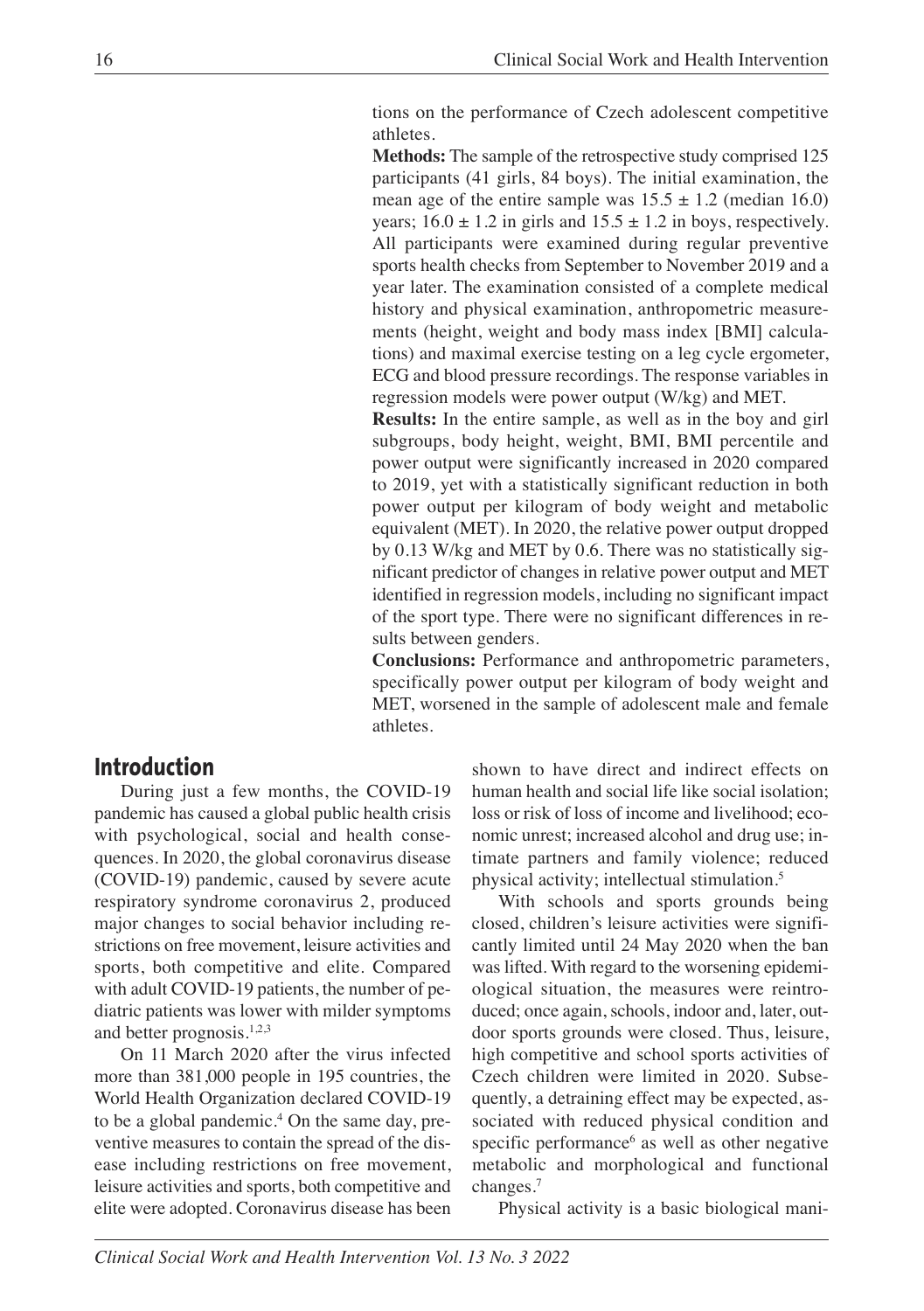festation and need in human life. Globally, progressive technological development, urbanization, car-oriented urban and rural design have reduced common mobility habits and options. The overall amount of physical activity, in particular its habitual component decreases even though the genetic makeup of individuals, and thus their need for movement, remain unchanged. Hypokinetic disease and sedentary lifestyle are increasingly encountered in childhood. Physical activity is one of the most important sources of personal, social and economic development that contributes significantly to the quality of life.<sup>8,9</sup>

Physical inactivity is described as one of the biggest public health problems of the 21st century. 10-12 It is defined as an activity that does not consume sufficient muscle energy. <sup>13</sup> Physical inactivity is one of the main risk factors for noncommunicable diseases, ranking 14th in the world and 11th in high-income countries. 14

The aim of this study was to evaluate the influence of the lockdown due to the COVID-19 and preventive restrictions on performance of Czech adolescent competitive athletes, by comparing anthropometric and performance parameters measured in 2019 and 2020.

## **Materials and methods**

#### **Study design and sample**

A retrospective, non-interventional, non-randomized, non-blinded, uncontrolled study was performed. The sample comprised 125 children and adolescents (41 girls, 84 boys). Outdoor athletes prevailed over the indoor ones (73.6% vs. 26.4%). Participants involved in team and individual sports were present equally in the study sample (48.8% vs. 51.2%). The mean age at initial examination was 15.5 years (median 16, SD 1.2). All participants were examined during regular preventive sports health checks conforming to the Czech legislation (Decree No. 391/2013 Coll.) between September and November 2019. Only athletes examined a year later, in 2020, who did not interrupt their training due to illness or injury between the two health checks were enrolled. The examination consisted of a complete medical history and physical examination, anthropometric measurements (height, weight and body mass index [BMI] calculations) and maximal exercise testing on a leg cycle ergometer (Ergoselect 100P, Ergoline, Bitz, Germany). ECG recordings were made with BTL-08 LC ECG (BTL Industries Ltd., UK). The studied parameters were maximum power output (Wmax, or W per kg of body weight) and metabolic equivalent (MET).

The study was approved by the Ethics Committee of the Faculty of Medicine, University of Ostrava (No. 18/2021). All participants (or their parents) signed informed consent forms.

#### **Statistical analysis**

Data were analyzed using IBM SPSS Statistics version 22 (Armonk, NY: IBM Corp.). Numerical variables were assessed with descriptive statistical methods (mean, median, SD). To determine statistical significance of differences between the 2 years, genders and subgroups, the chi-square test and the Wilcoxon test were used. Forward stepwise logistic regression and linear regression were applied to evaluate predictors for changes in power output per kilogram of body weight and changes in MET, as response variables, and the other numerical variables. The level of statistical significance was set at 5%.

## **Results**

#### **Sample characteristics**

Basic characteristics of the entire sample are shown in Table 1. In the entire sample, as well as in the boys and girls, body height, weight, BMI and power output were significantly increased in 2020. Table 2 presents changes in the studied characteristics between the two years. Both power output per kilogram of body weight and MET statistically significantly reduced between the study year in the entire sample. However, for genders, this was proven only for boys; in girls, the reduction was insignificant. The type of sport performed by study participants did not statistically significantly relate to the change in power output per kilogram of body weight and the change of MET between the study years. Indoor athletes experienced a mean reduction in relative power output of  $0.2 \pm 0.72$  W/kg, while outdoor athletes of  $0.11 \pm 0.86$  W/kg (p = 0.592). A reduction in MET of  $0.99 \pm 2.79$  in indoor athletes and  $0.42 \pm 3.02$  in outdoor athletes was noted (p  $= 0.345$ ). Athletes training individual sports decreases in their relative power output by an aver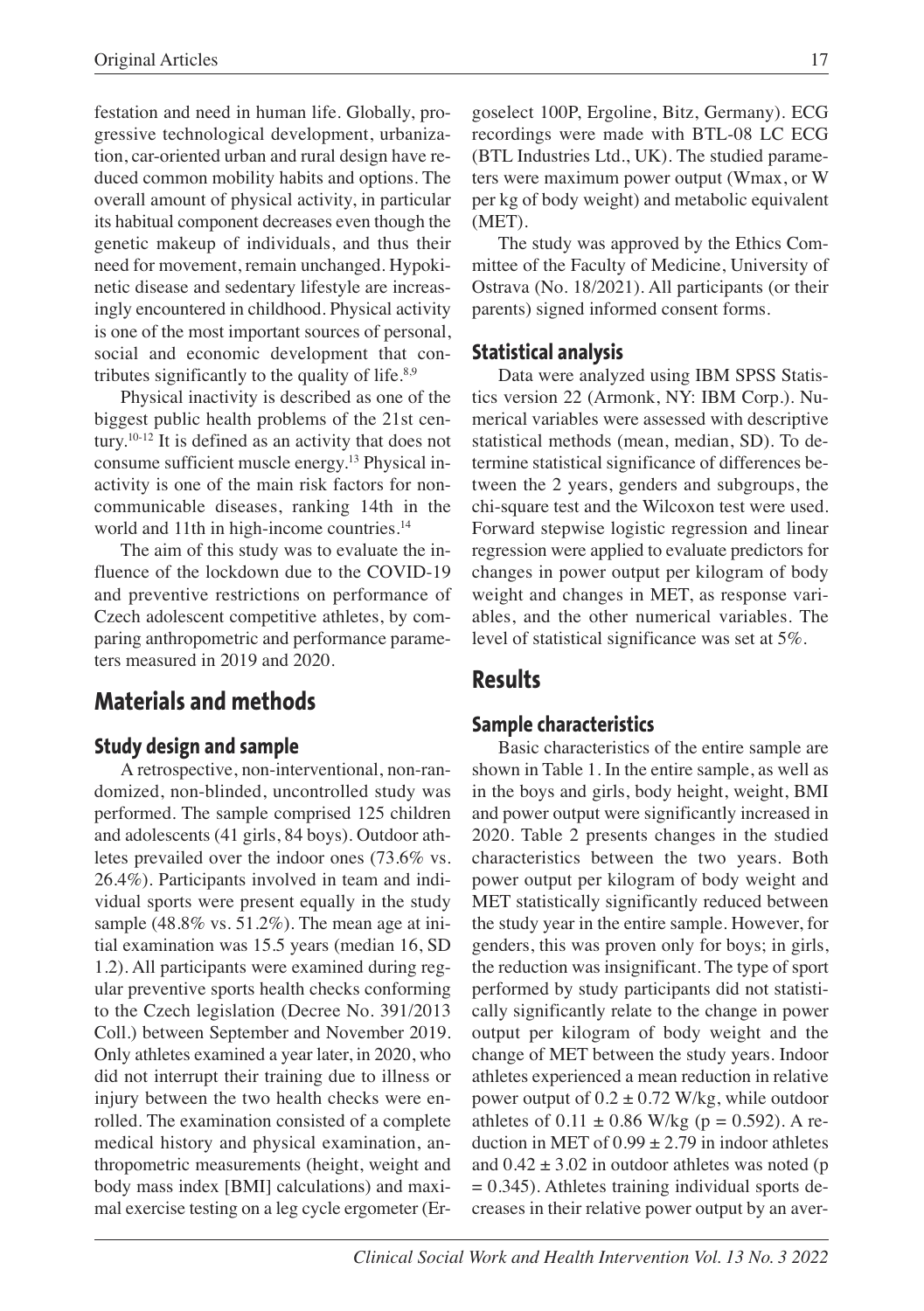age of  $0.08 \pm 0.92$  W/kg, while team athletes deteriorated by  $0.19 \pm 0.74$  W/kg (p = 0.464). The same athlete subgroups decreased in their MET by  $0.56 \pm 3.12$  and  $0.59 \pm 2.84$  (p = 0.955).

## **Predicting changes in power output**

Both logistic and linear regression analysis (in the entire study sample and in the gender subgroups separately) did not identify any statistically significant predictor of changes in both power output per kilogram of body weight and MET.

## **Discussion**

In the COVID – 19 pandemic restrictions on free movement, leisure activities and sports critically influenced our lifestyle habits. Numerous studies from many countries and regions around the world have analyzed the consequences of quarantine on our health, with diverse outcomes depending on the adherence to a specific diet pattern and physical activity schedule. The study of changes in the lifestyle of the Spanish University Population<sup>15</sup> shows that 36.3% of Spanish students increased their physical activity this results are similar, although higher, to those reported by Rodríguez-Pérez et al. 16 , Di Renzo *et al.* <sup>17</sup> and somewhat lower than those found by Celorio-Sarda *et al.<sup>18</sup>*, contrary to those of Romero-Blanco *et al*. <sup>19</sup> who found that all groups increased their physical activity.

The results of our study show that between 2 health checks, performed at a one-year interval, the participants increased their mean height, body weight, BMI and power output, but reduced their power output per kilogram of body weight, irrespective of gender. Reduced power output per kilogram of body weight was positively associated with age. The greatest reduction in power output was observed in children aged 14-16 years.

The participants increased their body weight. No reduction in BMI percentiles was noted; conversely, BMI percentiles increased, mainly in boys. Nikolaidis & Karydis, who analyzed the effect of age on body composition in competitive male adolescent soccer players (aged 12-21 years), showed a positive association between age and fat mass, fat-free mass, and a negative association with body fat. 20

Moreover, they found that a typical gain in the mean BMI value per year was 0.42 kg/m2 within age category 12-21 years. The Czech Republic's Report Card on physical activity for children And youth, part of the Active Healthy Kids Global Alliance global effort, shows that 62% of adolescents participate in organized sport and physical activity programs, with participation in such leisure time activities being associated with better physical and mental health. <sup>21</sup> It may therefore be assumed that it was restrictions on these activities that contributed to performance reduction. In childhood, apart from organized sports activities, leisure time, habitual activities including active transportation to school are of key importance.

In Denmark, where nearly two-thirds of adults use cycling as a means of transport, bike riders were found to have an 8% higher level of fitness. The number of Czech children choosing active forms of transport to school (walking, cycling) has steadily decreased. In 2011, Czech adolescents were 2.7 less likely (OR =  $0.365$ , p < 0.001) to use active transportation to school than in 2001, as shown by Dygryn *et al.* in a study of 6,236 participants. Between 2001 and 2011, the proportion of adolescents using active transportation to school decreased from 49.1% to 21%. <sup>22</sup> In this age category, long-term restricted school attendance may result in failing to meet the recommended amount of walking. Boys and girls aged 6-12 years should take at least 15,000 and 12,000 steps a day, respectively. <sup>23</sup> Previous studies indicate that healthy behaviors have complied more beneficially during structured days (e.g. school days) as compared to unstructured days (during vacations or on weekends). This is supported by data showing the importance of structured institutions and organizations (schools, sports clubs) for children's and adolescents'sports activities. 24- <sup>28</sup> A physical activity-friendly school environment is associated with lower risk of obesity and a positive youth development-based sports mentorship program improved healthy adolescents' mental well-being, psychological assets, physical fitness and physical activity levels. 29,30

In their cross-sectional study determining performance level of 200 elite youth hockey players aged 13-17 years, Leiter *et al.* found that aerobic fitness increased to a lesser extent at older ages, with a significant increase in maximum power output between the ages of 13 and 14 years as well as between 14 and 15 years, but an insignificant increase between the ages of 15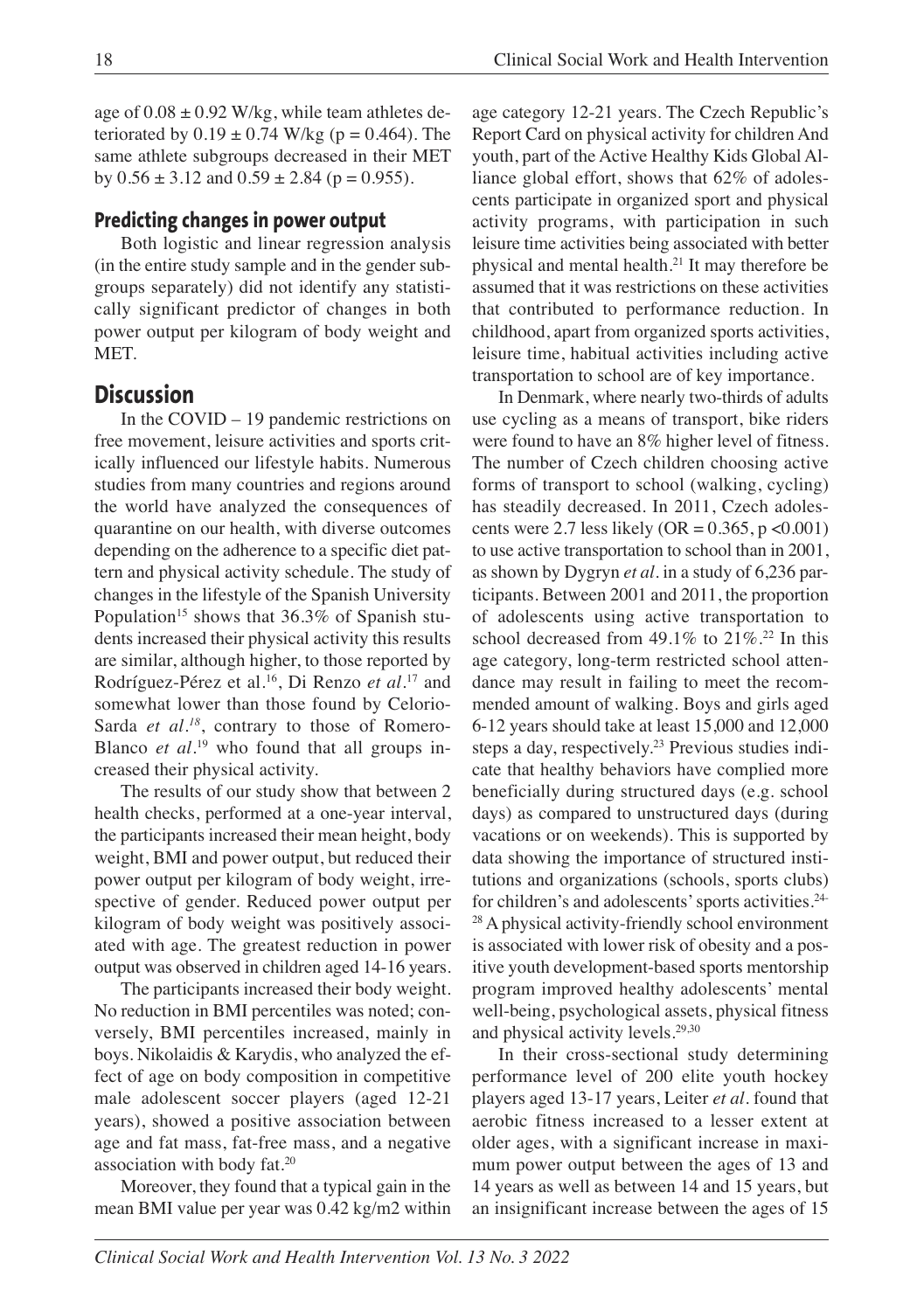and 16. <sup>31</sup> This is consistent with the present study showing the greatest increase in absolute power output in children aged 13 years or younger a smaller increase in those aged 14 to 17 years and the smallest increase in adolescents aged 17 years and older.

Despite the undeniable importance of restrictive measures, such as movement limitations, social distancing or school closures, for containing the COVID-19 pandemic, epidemiological studies have demonstrated a negative impact of certain measures on health through worsening of cardiometabolic parameters in various populations throughout the world. In Europe, an example may be a study of 2,447 Lithuanian adults by Kriaucioniene *et al*. showing that due to COVID-19, one-third of the participants gained weight, negatively changed their dietary patterns and reduced their physical activity. <sup>32</sup> Similarly, Bhutani *et al.* reported increased mean weight  $(n = 727)$  resulting from only several months of lockdown in the United States. <sup>33</sup> Studying a population of Greek children and adolescents (n = 397), Androutsos *et al.* showed that during the COVID-19 lockdown, children's/ adolescents' BMI (in 35%), sleep duration and screen time increased, while their physical activity decreased. <sup>34</sup> In a study of 41 Italian children aged 13 years with obesity, Pietrobelli revealed that during the COVID-19 lockdown, time spent in sports activities decreased by 2.30 hours a week; sleep time increased by 0.65 hours a day; screen time increased by 4.85 hours a day; a number of meals eaten per day increased by 1.15. <sup>35</sup> A relationship between too much time spent in front of the screen and poor eating habits has been reported in adolescent girls.<sup>36</sup>

In most countries, epidemiological data have confirmed a dramatic increase in the prevalence of obesity at the time of the pandemic, especially in the young population. The reason was physical inactivity, poor eating habits, sedentary lifestyle. 37, <sup>38</sup> Physical inactivity and obesity have also become increasingly important factors in mental illness. 38

However, the literature focusing on the impact of anti-epidemic measures on children is still scarce. We have not found other studies dealing with the effect of the measures on performance characteristics such as power output. From a public health perspective, it is therefore essential that during restricted school attendance, parents, with state support, provide their children with adequate physical activity, we have focused on the possible health gains originating from that.

## **Conclusions**

However, it is too early to conclude the impact of the COVID-19 pandemic on children's sports performance. We demonstrated, after months of restrictive measures, a statistically significant increase in their body weight and BMI while their power output per kilogram of body weight and MED dropped. The results of the logistic regression analysis as well as the results of the multiple linear regression analysis in the whole group, or separately in the group of girls or boys, did not show any significant predictor of performance worsening between both study years. Therefore, we suggest that restrictions introduced to limit the spread of the virus had detrimental effects on various lifestyle components, especially in young populations. This resulted in augmented levels of physical inactivity and sedentary behaviors and a reduced time spent in play outdoors or sport practices. The sedentary lifestyle during the pandemic of COVID 19, low physical activity, and the media such as the internet, television, radio, the press and others affect the lives of young people can influence them. These findings should be reflected when planning further epidemic measures and the benefits of physical activity need to be emphasized in national programs to prevent the burden of non-communicable diseases. High vaccination coverage of the adolescent population should be supported to prevent not only their weight gain but also performance decline originating from reduced physical activity connected to the restrictive measures.

### **Acknowledgement**

Nothing to acknowledge.

## **Conflict of interest**

The authors certify that there is no conflict of interest regarding the manuscript.

## **References**

- 1. AL-HAJJAR S, MCINTOSH K (2020) Pediatric COVID-19: An update on the expanding pandemic. *Int J Pediatr Adolesc Med* 2020;7(2):61–3.
- 2. BARBOSA BT, DE LIMA-JUNIOR D, DA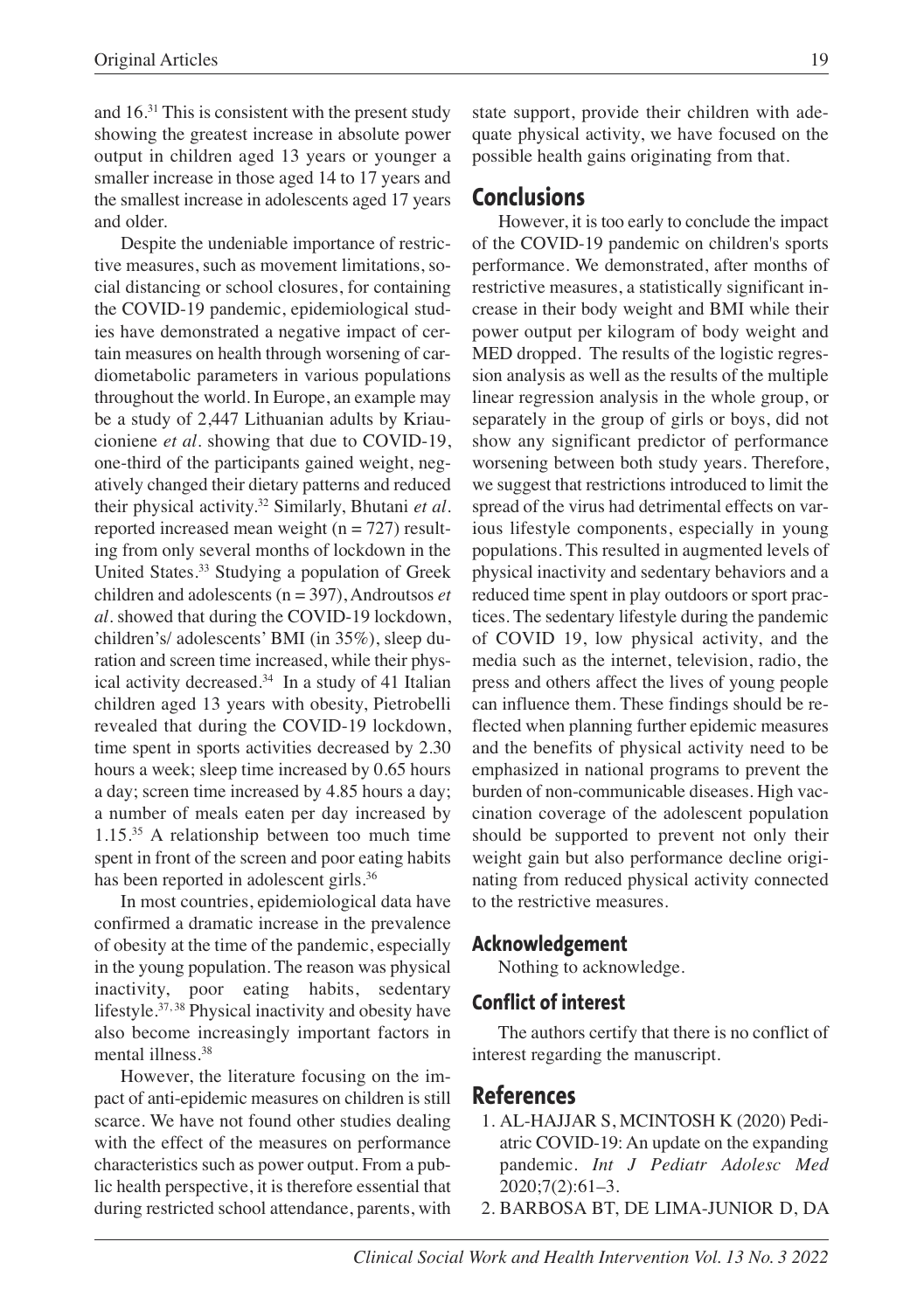SILVA FILHO EM (2020) The impact of COVID-19 on sporting events and high-performance athletes. *J Sports Med Phys Fitness* 2020; 60:1507-8.

- 3. STEFKOVA G, ZAMBORIOVA M (2021) Metabolic Syndrome and Mental Health in the Time of Covid-19 Pandemic. *CSWHI 2021*; 12(5): 15 – 21.
- 4. WHO (2020) Director-General's opening remarks at the media briefing on COVID-19- March 11, 2020. *WHO; 2020* [Internet]. Available from: https://www.who.int/director-general/speeches/detail/who-directorgeneral-s-opening-remarks-at-the-mediabriefing-on-covid-19---11-march-2020 [cited 2021, Jul 20].
- 5. DZUKA J, KLUCAROVA Z, BABINCAK P (2021) Covid-19 in Slovakia: economic, social and psychological factors of subjective well-being and symptoms of depression during a pandemic. *Czechoslovak Psychology*. 2021; LXV, no. 2, p. 125 - 145.
- 6. FRANCO I, BIANCO A, BONFIGLIO C, SORINO P, MIRIZZI A, CAMPANELLAA, *et al.* (2021) Decreased levels of physical activity: results from a cross-sectional study in southern Italy during the COVID-19 lockdown. *J Sports Med Phys Fitness* 2021; 61:294-300.
- 7. KENNEY WL, WILMORE JH, COSTILL DL (2015) Physiology of sport and exercise. 6th ed. Champaign: Human Kinetics; 2015.
- 8. SAINT-MAURICE PF, TROIANO RP, BAS-SETT DR JR, GRAUBARD BI, CARLSON SA, SHIROMA EJ *et al.* (2020) Association of daily step count and step intensity with mortality among US adults. JAMA 2020; 323:1151–60.
- 9. PAULIK S, PLSKOVA A, KAC-MARIKOVA M, OCHABA R (2021) Health Awareness in the Field of Physical Activity in Slovakia Source. *CSWHI 2021*; 12(5): 8 – 14.
- 10. LEE IM, SHIROMA EJ, LOBELO F, PUSK A P, BLAIR SN, KATZMARZYK PT (2012) Effect of physical inactivity on major non-communicable diseases worldwide: an analysis of burden of disease and life expectancy. *Lancet* 2012; 380:219–29.
- 11. BLAIR SN (2009) Physical inactivity: the biggest public health problem of the 21st cen-

tury. Br J Sports Med 2009; 43:1–2.

- 12. SHEN KL, YANG YH, JIANG RM, WANG TY, ZHAO DC, JIANG Y, *et al.* (2020) Updated diagnosis, treatment and prevention of COVID-19 in children: experts' consensus statement (condensed version of the second edition). World J Pediatr 2020; 16:232–9.
- 13. GONZALEZ K, FUENTES J, MARQUEZ J L (2017) Physical Inactivity, Sedentary Behavior and Chronic Diseases. *Korean J Fam Med*., 2017, 38(3),111-115.
- 14. LESKINEN T *et al.* (2020) Comparison between recent and long-term physical activity levels as predictors of cardiometabolic risk: a cohort study. *In BMJ* [online]. vol. 10, p. 15 [cit. 2020-03-19]. Available online: https:// bmjopen.bmj.com/content/10/2/e033797.
- 15. SUMALLA-CANO S, FORBES-HERNAN-DEZ T, APARICIO-OBREGON S *et al*. (2022) Changes in the Lifestyle of the Spanish University Population during Confinement for COVID-19. Int J Environ Res Public Health. 2022;19(4):2210.
- 16. RODRIGUEZ-PEREZ C, MOLINA-MONTES E, VERARDO V, ARTACHO R, GARCIA-VILLANOVA B, GUERRA-HER-NANDEZ E J, RUIZ-LOPEZ M D (2020) Changes in Dietary Behaviors during the COVID-19 Outbreak Confinement in the Spanish COVIDiet Study. *Nutrients*. 2020; 12:1730.
- 17. DI RENZO L, GUALTIERI P, PIVARI F, SOLDATI L, ATTINAA, CINELLI G, LEG-GERI C, CAPARELLO G, BARREA L, SCERBO F *et al.* (2020) Eating Habits and Lifestyle Changes during COVID-19 Lockdown: An Italian Survey*. J. Transl. Med*. 2020; 18:229. doi: 10.1186/s12967-020- 02399-5.
- 18. CELORIO-SARDA R, COMAS-BASTE O, LATORRE-MORATALLA M L, ZERON-RUGERIO M F, URPI-SARDA M, ILLAN-VILLANUEVA M, FARRAN-CODINA A, IZQUIERDO-PULIDO M, DEL CARMEN VIDAL-CAROU (2021) M. Effect of COVID-19 Lockdown on Dietary Habits and Lifestyle of Food Science Students and Professionals from Spain. *Nutrients*. 2021; 13:1494.
- 19. ROMERO-BLANCO C, RODRIGUEZ-AL-MAGRO J, ONIEVA-ZAFRA M D,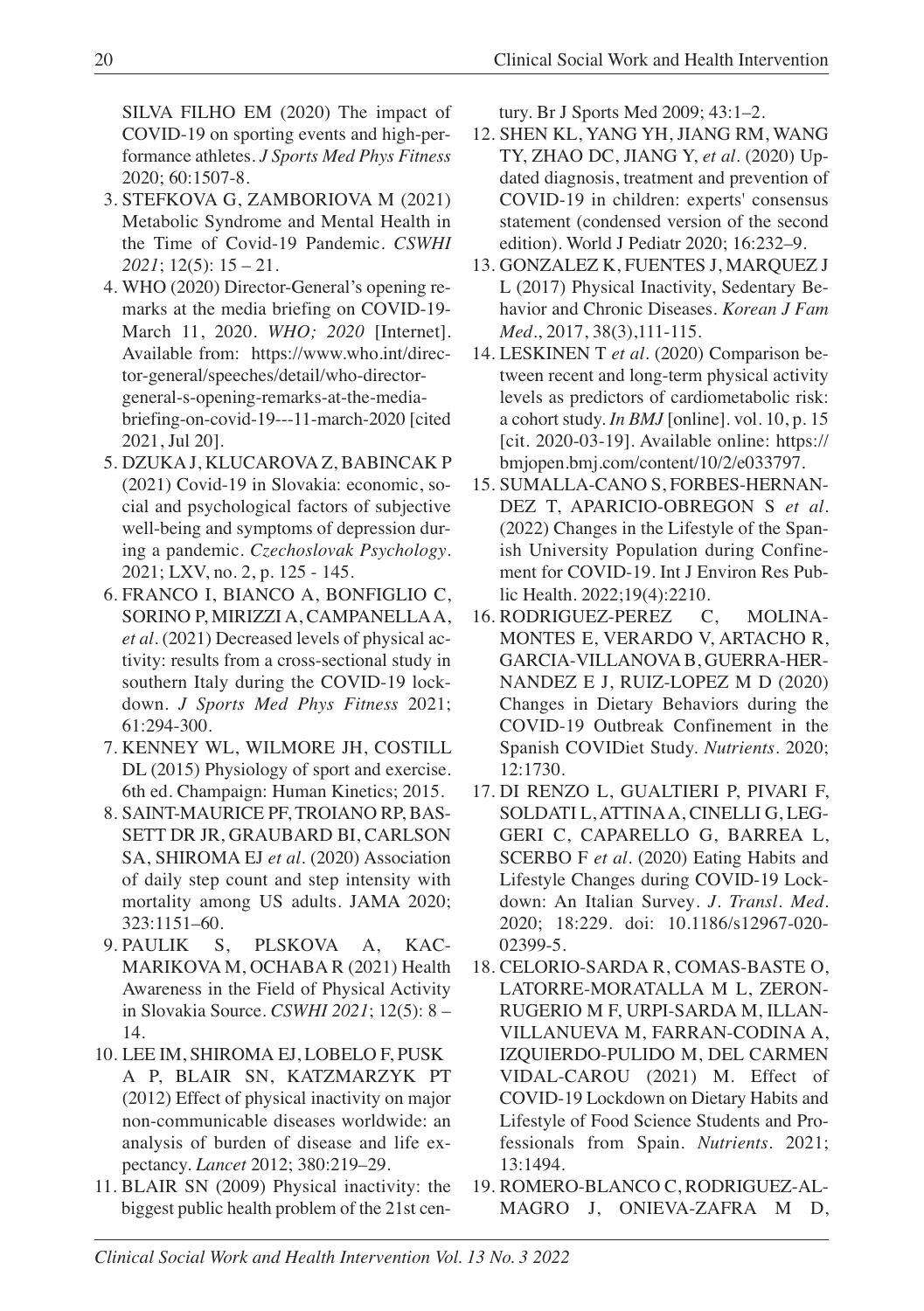PARRA-FERNANDEZ M L, PRADO-LA-GUNA M D C, HERNANDEZ-MARTINEZ A (2020) Physical Activity and Sedentary Lifestyle in University Students: Changes during Confinement Due to the COVID-19 Pandemic. *Int. J. Environ. Res. Public. Health*. 2020;17:6567,

- 20. NIKOLAIDIS PT, KARYDIS NV (2011) Physique and body composition in soccer players across adolescence. *Asian J Sports Med 2011*;2:75–82.
- 21. AUBERT S, BARNES JD, FORSE ML, TURNER E, GONZALEZ SA, KALI-NOWSKI J *et al.* (2019) The international impact of the active healthy kids global alliance physical activity report cards for children and youth. *J Phys Act Health* 2019*;* 16:679–97.
- 22. DYGRYN J, MITAS J, GABAA, RUBIN L, FROMEL K (2015) Changes in active commuting to school in Czech adolescents in different types of built environment across a 10 year period. *Int J Environ Res Public Health* 2015; 12:12988–98.
- 23. TUDOR-LOCKE C, AINSWORTH BE, THOMPSON RW, MATTHEWS CE (2002) Comparison of pedometer and accelerometer measures of free living physical activity. *Med Sci Sports Exerc* 2002; 34:2045–51.
- 24. BRAZENDALE K, BEETS MW, WEAVER RG, PATE RR, TURNER-MCGRIEVY GM, KACZYNSKI AT *et al.* (2017) Understanding differences between summer vs. school obesogenic behaviors of children: the structured days hypothesis. *Int J Behav Nutr Phys Act* 2017;14:100.
- 25. SCHMIDT SCE, HENN A, ALBRECHT C, WOLL A (2017) Physical activity of german children and adolescents 2003–2012: the MoMo-study. *Int J Environ Res Public Health* 2017;14:1375.
- 26. SIGMUND E, SIGMUNDOVA D, BADURA P, KALMAN M, HAMRIK Z, PAVELKA J (2015) Temporal trends in overweight and obesity, physical activity and screen time among Czech adolescents from 2002 to 2014: A national health behaviour in school-aged children study. *Int J Environ Res Public Health* 2015; 12:11848–68.
- 27. KONDAKIS K, KONDAKIS M, AN-DROUTSOS O, DE HENAUW S, GONZA-

LEZ-GROSS M, MORENO LA, *et al.* (2020) Cardiorespiratory fitness is associated with body composition and insulin resistance in European adolescents: HELENA study. *J Sports Med Phys Fitness* 2020; 60:1349-57.

- 28. SIGMUNDOVA D, SIGMUND E, BADURA P, VOKACOVA J, KLEIN D, BUCKSCH J (2017) Parent-child behavioural patterns related to pre-schoolers' overweight/obesity. *Acta Gymnica* 2017; 47:53– 63.
- 29. IP P, HO FKW, LOUIE LHT, CHUNG TWH, CHEUNG YF, LEE SL *et al.* (2017) Childhood Obesity and Physical Activity-Friendly School Environments. *J Pediatr* 2017; 191:110–6.
- 30. HO FKW, LOUIE LHT, WONG WHS, CHAN KL, TIWARI A, CHOW CB *et al.*(2017) A sports-based youth development program, teen mental health, and physical fitness: an RCT pediatrics. Pediatrics 2017; 140:e20171543.
- 31. LEITER JR, CORDINGLEY DM, MAC-DONALD PB (2015) Aerobic development of elite youth ice hockey players. *J Strength Cond Res* 2015; 29:3223–8.
- 32. KRIAUCIONIENE V, BAGDONAVICIENE L, RODRIGUEZ-PEREZ C, PETKEVI-CIENE J. Associations between changes in health behaviours and body weight during the COVID-19 quarantine in Lithuania: the Lithuanian COVIDiet Study. *Nutrients* 2020;12:3119.
- 33. BHUTANI S, DELLEN MRV, COOPER JA (2021) Longitudinal weight gain and related risk behaviors during the COVID-19 pandemic in adults in the US. *Nutrients* 2021; 13:671.
- 34. ANDROUTSOS O, PERPERIDI M, GEOR-GIOU C, CHOULIARAS G (2021) Lifestyle changes and determinants of children's and adolescents' body weight increase during the first COVID-19 lockdown in Greece: the COV-EAT study. *Nutrients* 2021; 13:930.
- 35. PIETROBELLI A, PECORARO L, FER-RUZZI A, HEO M, FAITH M, ZOLLER T *et al.* (2020) Effects of COVID–19 lockdown on lifestyle behaviors in children with obesity living in Verona, Italy: a longitudinal study. Obesity. 2020; 28:1382–5.
- 36. PIETROBELLI A, PECORARO L, FER-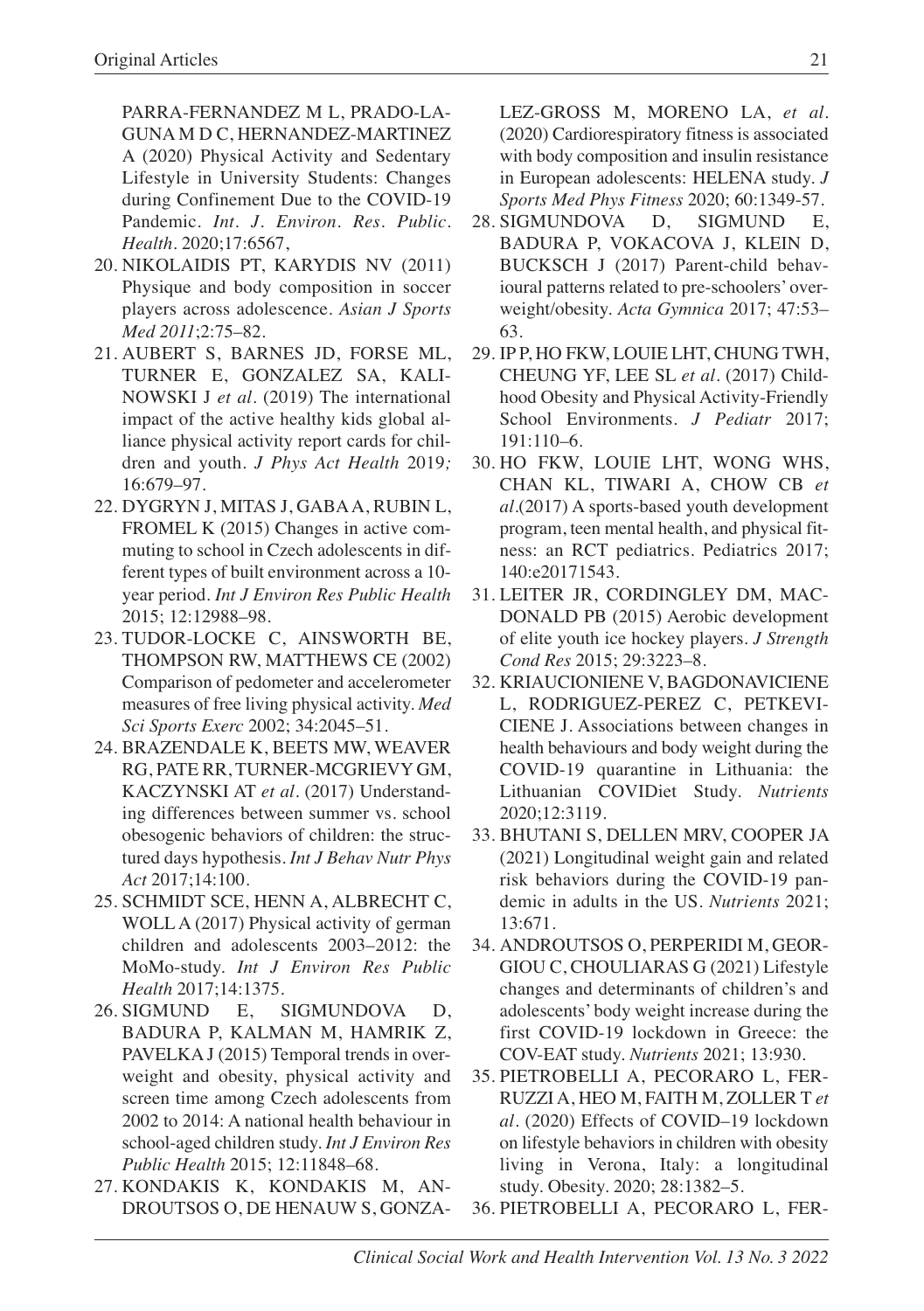RUZZI A, HEO M, FAITH M, ZOLLER T *et al.* (2020) Effects of COVID–19 lockdown on lifestyle behaviors in children with obesity living in Verona, Italy: a longitudinal study. Obesity. 2020; 28:1382–5.

- 37. CHOCAIR PR *et al*. (2020) Covid-19 and Metabolic Syndrome. Rev Assoc Med Bras 2020; 66(7):871-87.
- 38. OZKAN O, KARACOBAN L, DONMEZ G, DEMIREL AH (2020) The importance of preventing the metabolic syndrome pandemic after The COVID-19 outbreak. Turk J Sports Med. 2020; 55(3):256-8.

|                               | <b>Year 2019</b>                                              |                         | <b>Year 2020</b>                                           |                         | P-value                       |  |
|-------------------------------|---------------------------------------------------------------|-------------------------|------------------------------------------------------------|-------------------------|-------------------------------|--|
| Characteristic                | Mean ± SD                                                     | <b>Median</b>           | Mean ± SD                                                  | Median                  | (Wilcoxon<br>test)            |  |
| Height (cm)                   | $172.1 \pm 8.9$<br>$(166.9 \pm 5.8)$<br>$174.6 \pm 9.1$       | 172.0<br>(167.0; 177.0) | $175.6 \pm 8.3$<br>$(168.6 \pm 6.2)$<br>$178.2 \pm 7.3$    | 175.0<br>(169.0; 179.0) | 0.001<br>(0.001;<br>(0.001)   |  |
| Weight (kg)                   | $62.5 \pm 11.7$<br>$(59.9 \pm 10.1)$<br>$63.8 \pm 12.2$       | 61.2<br>(58.0; 63.1)    | $67.3 \pm 11.2$<br>$(62.5 \pm 9.0)$ ;<br>$69.6 \pm 11.4$ ) | 66.0 (62.3; 68.5)       | < 0.001<br>(0.001;<br>(0.001) |  |
| BMI (kg/m2)                   | $21.0 \pm 2.8$<br>$(21.5 \pm 3.2)$<br>$20.7 \pm 2.6$          | 20.7<br>(21.2; 20.4)    | $21.9 \pm 2.7$<br>$(22.0 \pm 2.9)$ ;<br>$21.8 \pm 2.9$     | 21.7(21.8; 21.7)        | < 0.001<br>(0.001;<br>(0.001) |  |
| Power<br>output (W)           | $272.2 \pm 65.4$<br>$(228.2 \pm 50, 2.0)$<br>$293.8 \pm 61.2$ | 270.0<br>(220.0; 180.0) | $286.3 \pm 71.0$<br>$(236.3 \pm 61.5)$<br>$310.8 \pm 62.2$ | 290.0<br>(230.0; 310.0) | < 0.001<br>(0.029;<br>(0.001) |  |
| Power output<br>per kg (W/kg) | $4.40 \pm 0.83$<br>$3.88 \pm 0.85$ ;<br>$4.66 \pm 0.69$       | 4.39<br>(4.04; 4.46)    | $4,27 \pm 0.88$<br>$(3.8 \pm 0.97)$<br>$4.5 \pm 0.75$ )    | 4.18 (3.83; 4.46)       | < 0.001<br>(0.112;<br>(0.001) |  |
| <b>MET</b>                    | $17.4 \pm 2.8$<br>$(15.3 \pm 3.2)$<br>$18.5 \pm 2.4$          | 17.4<br>(15.5; 18.5)    | $16.9 \pm 3.2$<br>$(14.9 \pm 3.0)$ ;<br>$17.8 \pm 2.8$     | 16.8 (14.4; 18.4)       | < 0.001<br>(0.076;<br>(0.001) |  |

**Table 1** Basic characteristics of the entire sample in both years of the study (in girls; boys)

SD, standard deviation; BMI, body mass index; MET, metabolic equivalent